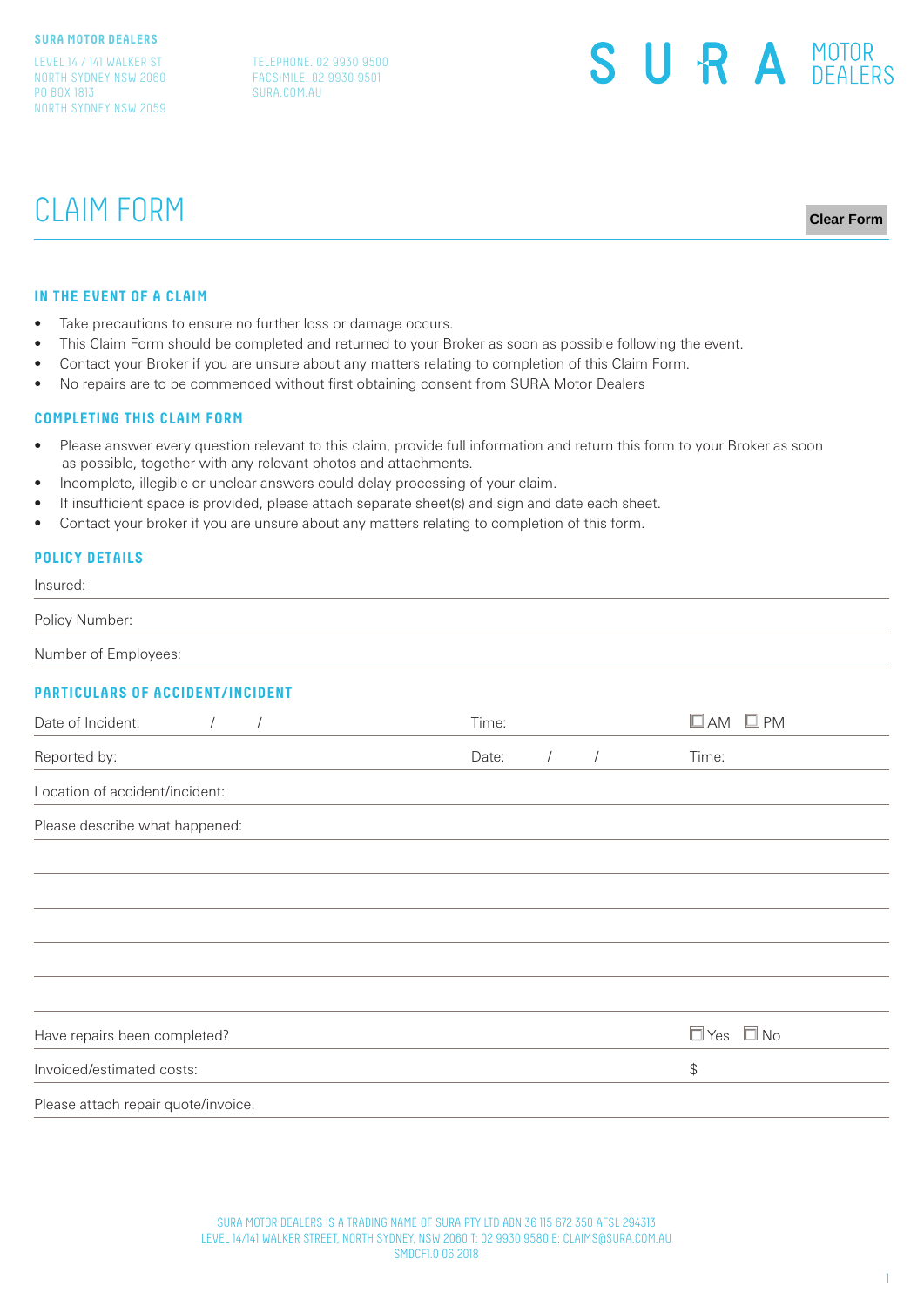| <b>DAMAGES TO MOTOR VEHICLES</b>                                                                                                                                       |                                                                |                                                                                        |                      |              |
|------------------------------------------------------------------------------------------------------------------------------------------------------------------------|----------------------------------------------------------------|----------------------------------------------------------------------------------------|----------------------|--------------|
| Did the accident or injury arise out of the use of a motor vehicle?                                                                                                    |                                                                |                                                                                        | $\Box$ Yes           | $\square$ No |
|                                                                                                                                                                        | Was the motor vehicle registered or required to be registered? |                                                                                        | $\Box$ Yes $\Box$ No |              |
| Vehicle Details:                                                                                                                                                       |                                                                |                                                                                        |                      |              |
| Year:                                                                                                                                                                  | Make:                                                          | Model:                                                                                 | Rego:                |              |
|                                                                                                                                                                        |                                                                | If unregistered, was the vehicle insured under a motor vehicle/other insurance policy? | $\square$ Yes        | $\square$ No |
| Driver's name:                                                                                                                                                         |                                                                |                                                                                        |                      |              |
| Driver's address:                                                                                                                                                      |                                                                |                                                                                        |                      |              |
| Owner's name:                                                                                                                                                          |                                                                |                                                                                        |                      |              |
| Owner's address:                                                                                                                                                       |                                                                |                                                                                        |                      |              |
| <b>THIRD PARTY DETAILS</b>                                                                                                                                             |                                                                |                                                                                        |                      |              |
| Full Name:                                                                                                                                                             |                                                                |                                                                                        |                      |              |
| Address:                                                                                                                                                               |                                                                |                                                                                        |                      |              |
| Telephone/Mobile:                                                                                                                                                      |                                                                | Email:                                                                                 |                      |              |
| Insurance Details:                                                                                                                                                     |                                                                |                                                                                        |                      |              |
| Vehicle Details:                                                                                                                                                       |                                                                |                                                                                        |                      |              |
| Year:                                                                                                                                                                  | Make:                                                          | Model:                                                                                 | Rego:                |              |
| <b>POLICE</b>                                                                                                                                                          |                                                                |                                                                                        |                      |              |
| Did police attend the accident/incident?                                                                                                                               |                                                                |                                                                                        | $\Box$ Yes $\Box$ No |              |
| Date of reported:                                                                                                                                                      | $\sqrt{2}$                                                     | Crime Report No.                                                                       |                      |              |
| If Yes, name of police officer:                                                                                                                                        |                                                                |                                                                                        |                      |              |
| Name of police station:                                                                                                                                                |                                                                |                                                                                        |                      |              |
|                                                                                                                                                                        | Did police lay any charges or intimate action may be taken?    |                                                                                        | $\Box$ Yes $\Box$ No |              |
| If Yes, please supply full details: (Please attach a copy of the police report)                                                                                        |                                                                |                                                                                        |                      |              |
| <b>ELECTRONIC FUNDS TRANSFER DETAILS</b>                                                                                                                               |                                                                |                                                                                        |                      |              |
| Following SURA Motor Dealer's approval of your claim, your claim benefits can be transferred directly into your bank account. Please<br>provide the following details: |                                                                |                                                                                        |                      |              |

| Name of Financial Institution: |           | Account Name:                  |
|--------------------------------|-----------|--------------------------------|
| BSB:                           | $A/C$ No: | Bank SWIFT Code (if required): |